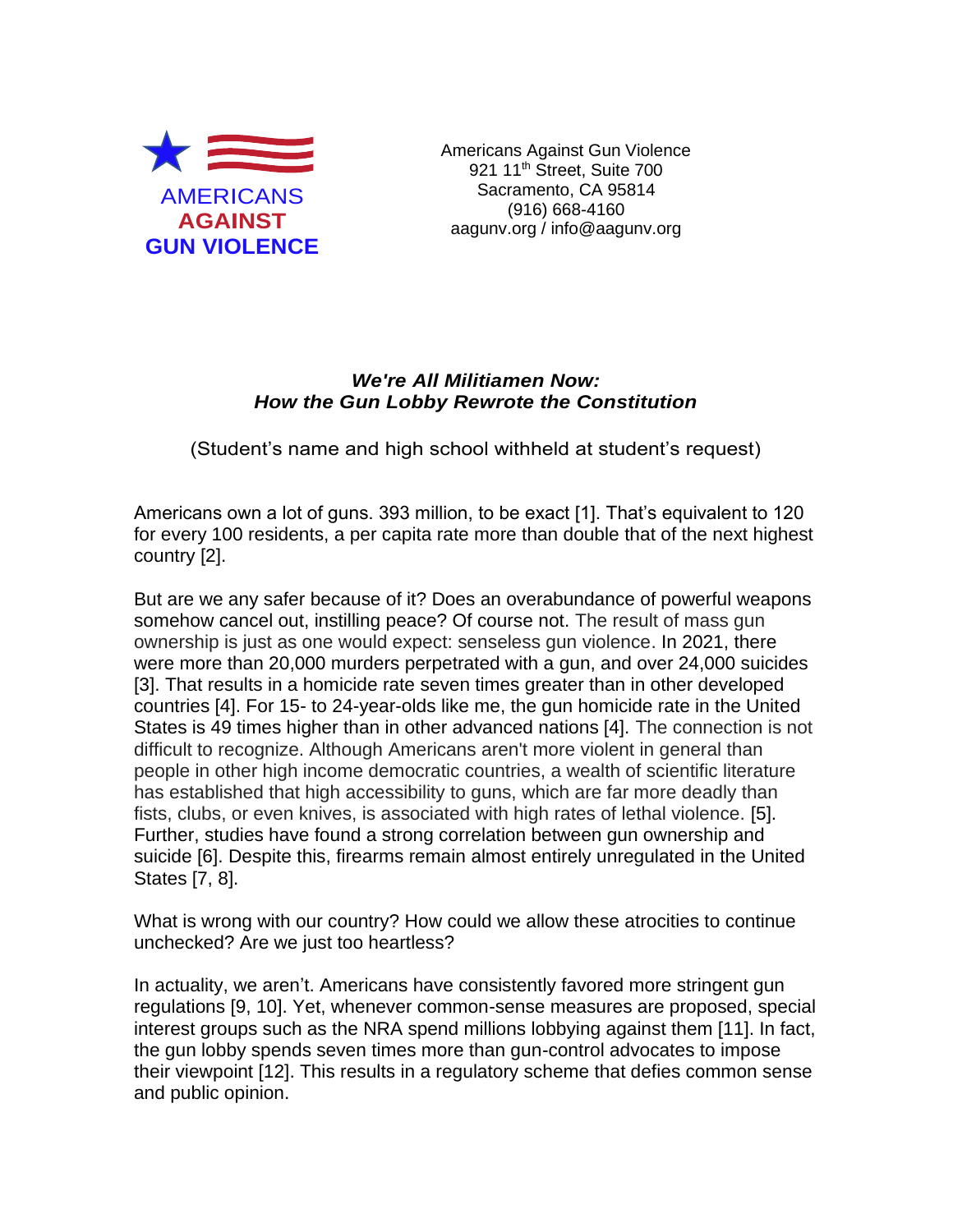The gun lobby's influence has even helped rewrite our Constitution. Until recently, the Supreme Court had rightly interpreted the Second Amendment as a limited provision inextricably linked to preserving a militia [13]. In the 1970s, however, the NRA and its ilk launched a vigorous campaign to uncouple the right to "keep and bear Arms" from the necessity of a "well-regulated Militia" [13, 14]. This argument effectively severed the Second Amendment's function from its purpose. Yet, it quickly caught on. In the 2008 Supreme Court case of *District of Columbia v. Heller*, the political investment of pro-gun groups paid off as the Second Amendment was extended to protect a general right to possess a firearm [15]. This right previously didn't exist [16]. In short, the gun lobby was able to turn centuries of legal precedent - and the English language - on its head. Worse still, in a case argued last November, it is attempting to extend the Second Amendment even further from the Founders' intent [17].

It is well past time to restore the Second Amendment to its original meaning and adopt gun control laws in the United States comparable to those in other advanced democratic countries. We cannot delay, for tens of thousands of lives are at stake every year. With persistence, dedication, and unity, we must fight against the coffers of the gun lobby in an attempt to uphold the voice of democracy and common sense. I know I will, and I hope you'll join me.

## References

1. Ingraham, Christopher. There Are More Guns than People in the United States, According to a New Study of Global Firearm Ownership. The Washington Post, 19 June 2018, https://www.washingtonpost.com/news/wonk/wp/2018/06/19/there-are-more-gunsthan-people-in-the-united-states-according-to-a-new-study-of-global-firearm-ownership/.

2. America's Gun Culture - in Seven Charts. BBC News, 12 Apr. 2022, https://www.bbc.com/news/world-us-canada-41488081.

3. Past Summary Ledgers, Gun Violence Archive, 16 Apr. 2022, https://www.gunviolencearchive.org/past-tolls.

4. Grinshteyn, Erin, and David Hemenway. "Violent Death Rates: The US Compared with Other High-Income OECD Countries, 2010." The American Journal of Medicine, U.S. National Library of Medicine, Mar. 2016, https://pubmed.ncbi.nlm.nih.gov/26551975/.

5. "Homicide." Harvard Injury Control Research Center, Harvard University, https://www.hsph.harvard.edu/hicrc/firearms-research/guns-and-death/.

6. Studdert, David M., et al. Handgun Ownership and Suicide in California: Nejm. New England Journal of Medicine, 4 June 2020, https://www.nejm.org/doi/full/10.1056/NEJMsa1916744.

7. Parsons, Chelsea, et al. The Gun Industry in America. Center for American Progress, 6 Aug. 2020, https://www.americanprogress.org/article/gun-industry-america/.

8. Masters, Jonathan. How Do U.S. Gun Laws Compare to Other Countries? PBS, 13 June 2016, https://www.pbs.org/newshour/nation/how-do-u-s-gun-laws-compare-to-othercountries.